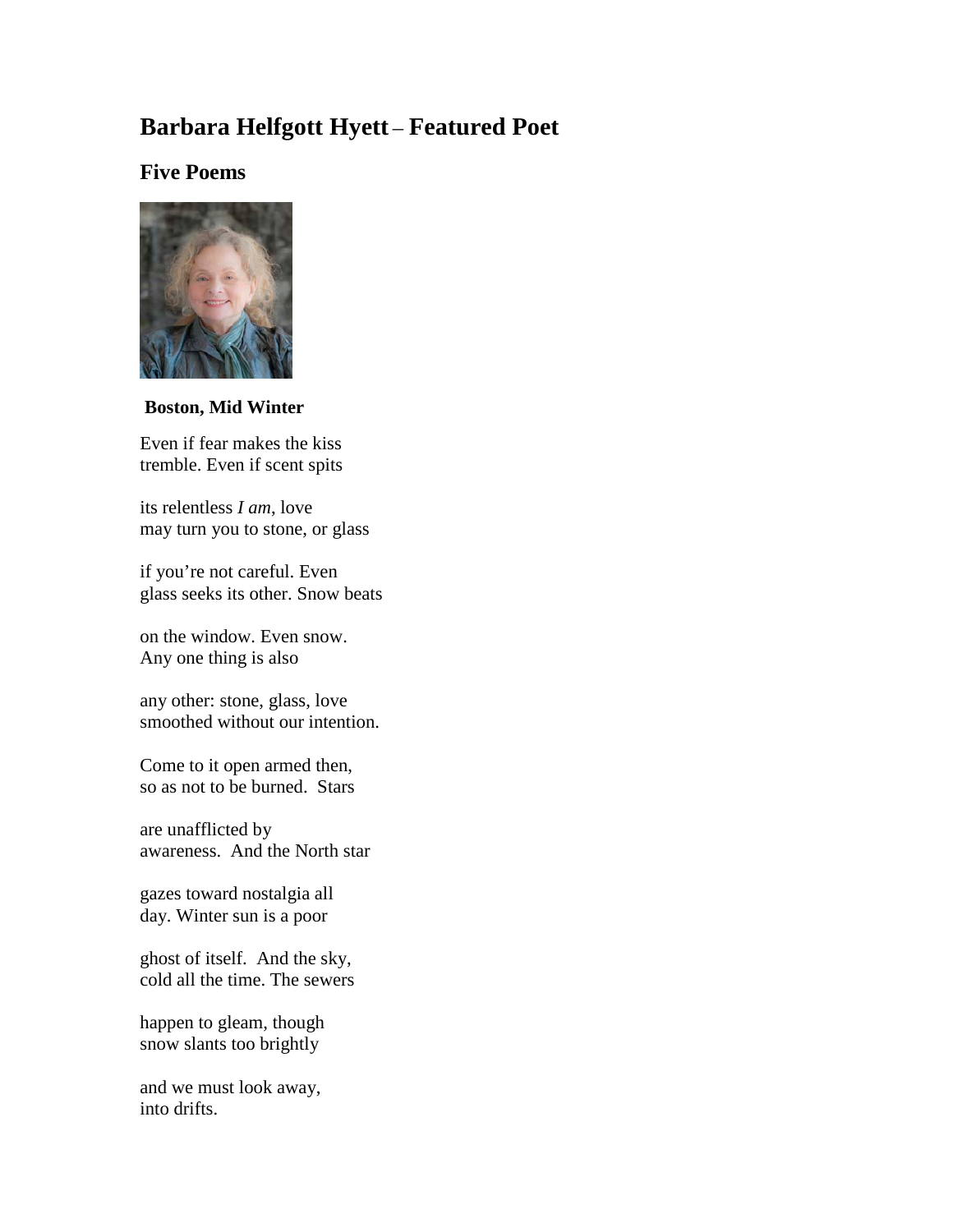# **Seventy-Two Hours After The Arrest**

I stare at the face of my son his eyes wildly innocent as he drags by—chains ankle to ankle, wrist to wrist, shoulders pulled so far up his back, there must be blue bruises

bearing down. Because his lawyer said such things could move a judge to leniency, I took in a homeless cat who, from the start, lacked the genetic gift of movement. but I'd misjudged cat we called *Amerika*.

She'd fly across the room to bite my ankle, fly across the room while I was reading—to bite my wrist, a kind of play, I thought, only too aggressive. I never heard her purr.

But this is real, The Federal courthouse I'd never imagined, sitting so close behind the trouble of my son. Now and then the cat would let me touch the top of her head. But mostly she'd walk away.

Or cry out, or call me maddeningly from the bowl. To make her happy I'd open the front door, or plug pheromones like a nightlight into the wall. I began to wonder if she'd do well

on a farm somewhere, began to take the feral fact of her to heart. Helpless in my row, I suffer with my son who must answer the curt D.A. *and didn't you tell the detective*….

my breath is a wail inside my chest, wall to wall. What was it made me keep the cat who bit me bloody? The vet advised me to surrender her to the shelter. *This animal cannot live with people*, she said.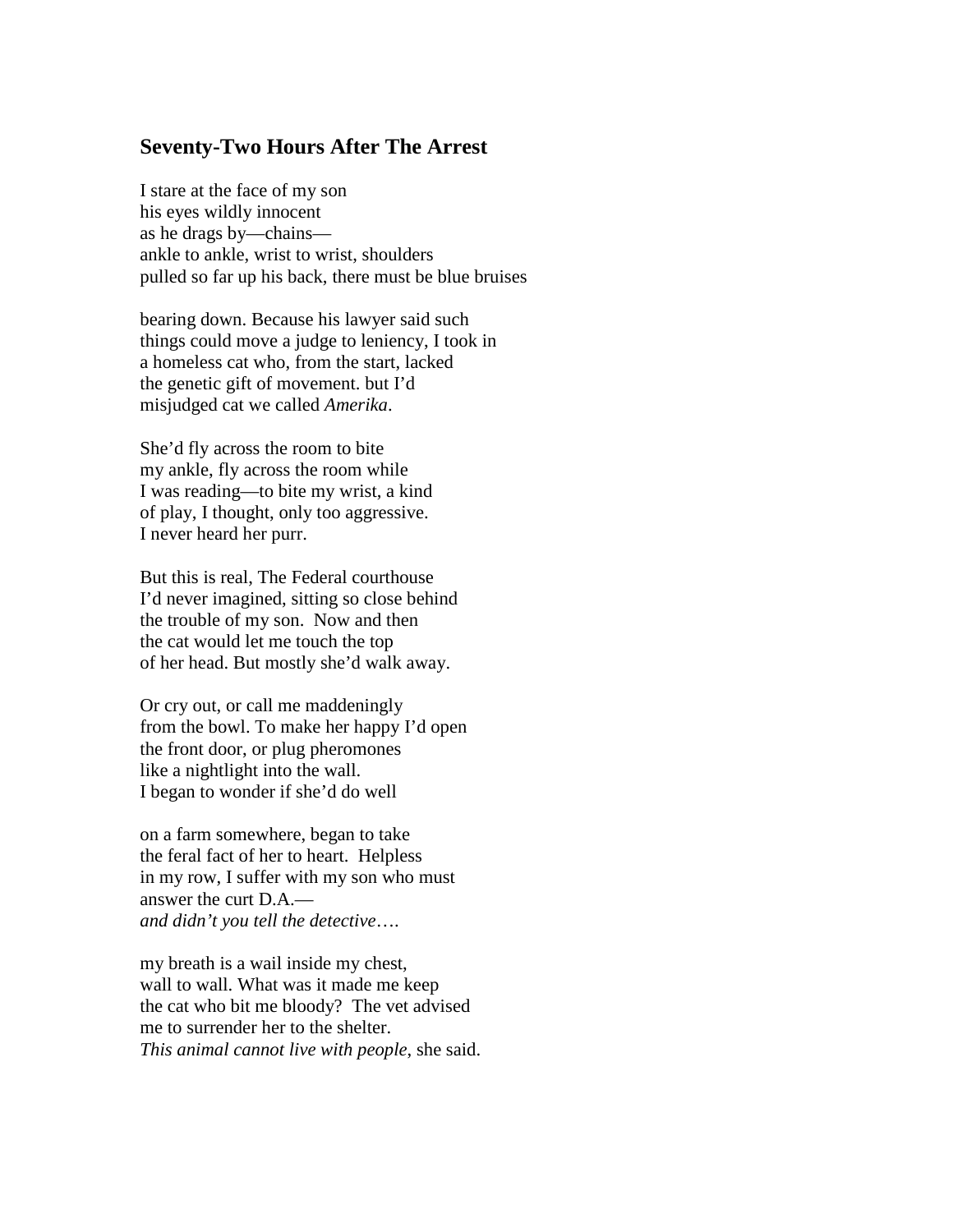#### **Near Trinity Bay, Newfoundland**

*for Deb Vandermolen*

Because my friend said, *Let me show you*, we drove for miles of unpaved road until shale and stones stopped us. The sea was grey and spackled. Summer

buttoned my sweater red. We had come to the green end of the world. Earth was a pillow and there were wildflowers, and crazy blossoms spun from a single stalk. Juniper!

We lay on the grass to watch for whales— *I lay here naked once with my shy husband.* I grew still in respect for her sorrow. A foghorn flooded the oceanic roar. Horizon

was an imagined island rising. Ice battered the coastline of the invisible tide. Nothing beyond. Only out— out and far were all. How long can the sun keep hiding its own impossible stars?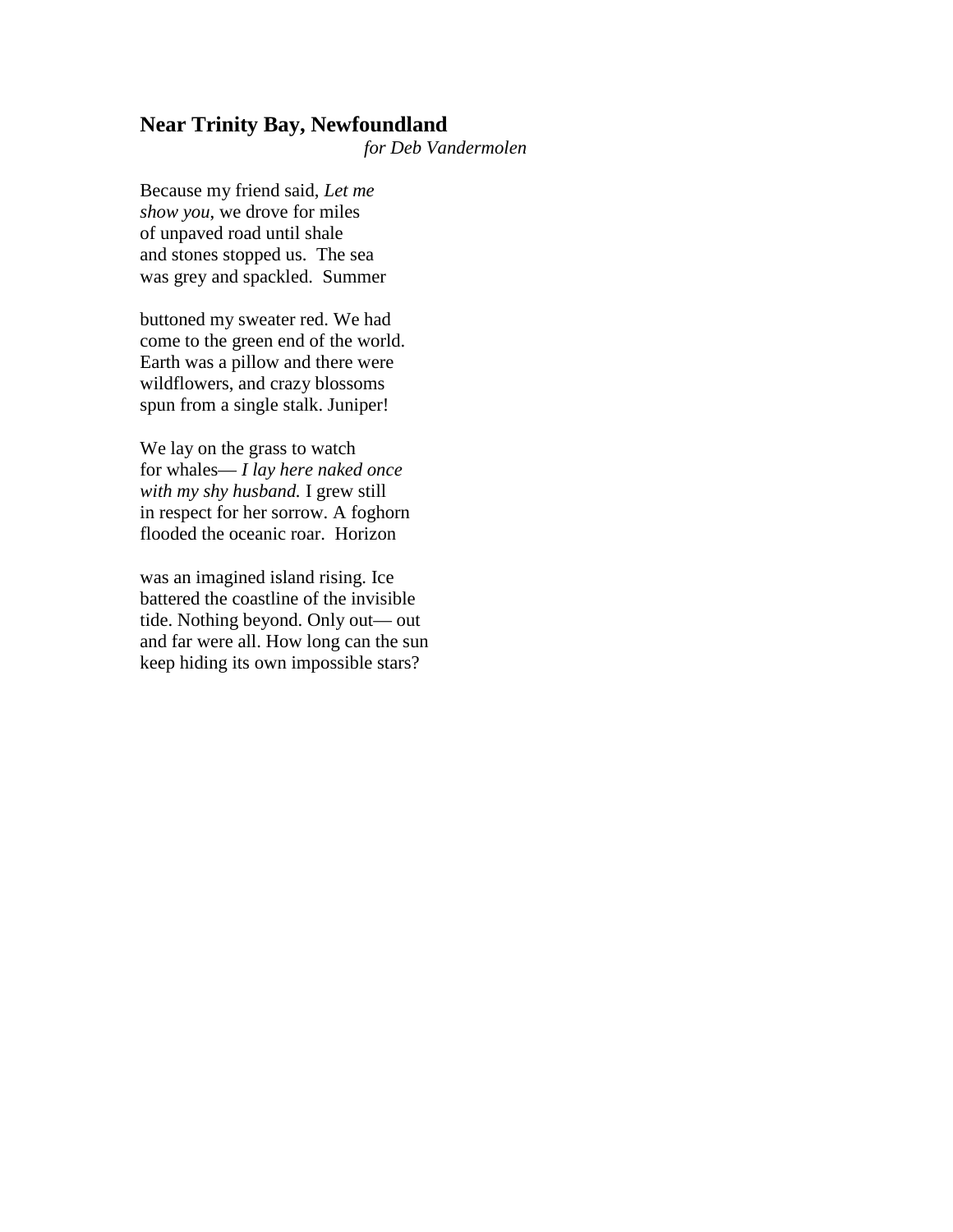## **In The Dark**

My blanket slides to the floor from under my taffeta bed spread. Is that fear on my teddy bear's face? Which should I choose to suffer: roaches hiding in the wall or letting my blanket stay so far away from me? Who shall I call, and when may I cry? I stay in my bed and count the waves coming in and count the coming, in the sea outside the window. But it is hard to know when one wave stops and the next wave begins. I ask my teddy what to do, knowing full well the dark could scare me if I'd let it. I must talk to my bear. I must count. Sing until I believe sleep is safe.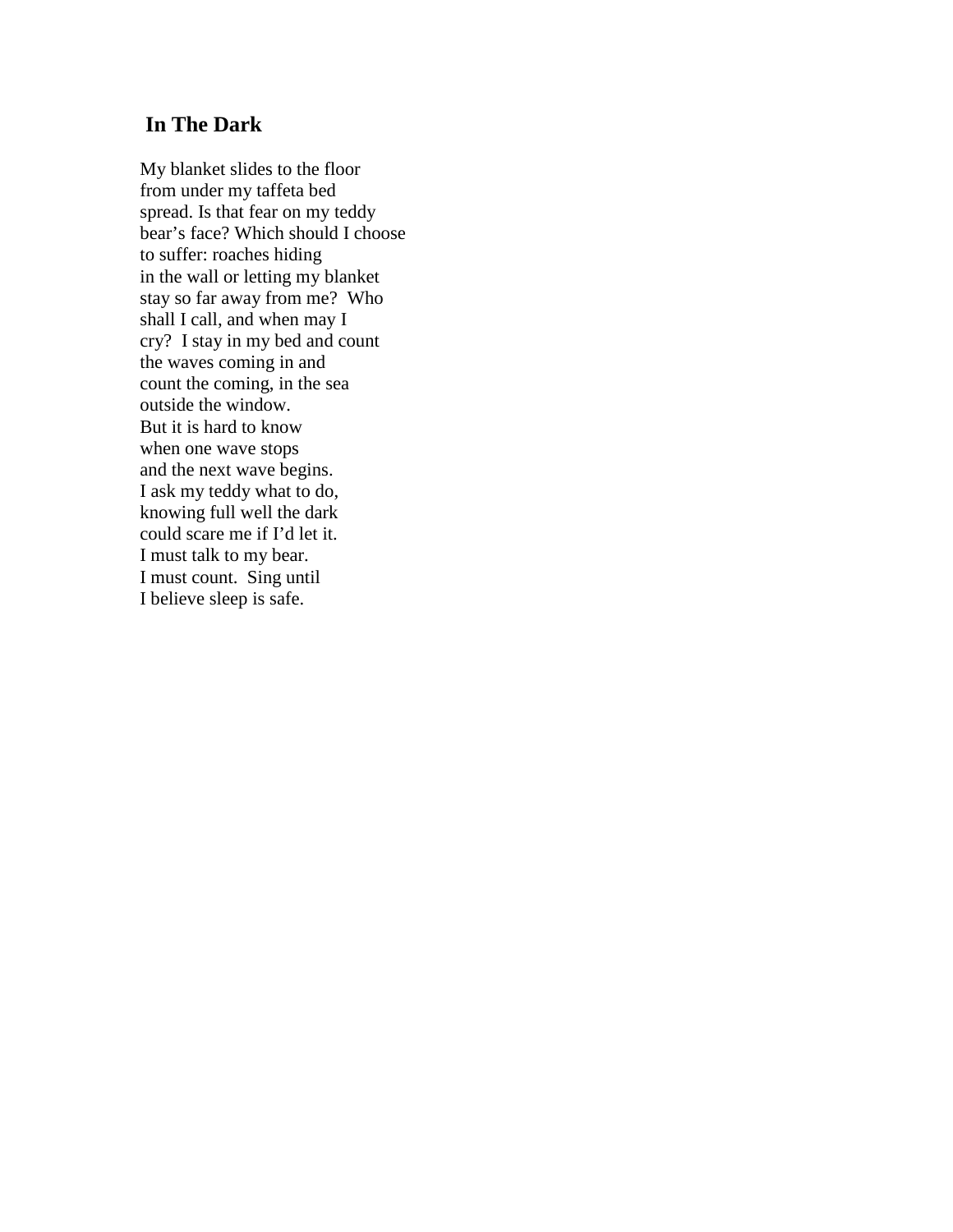# **Moth In Three Voices**

1.

I held all night to her window screen.

Just a moth watching. Street-

light showed me up. She turned off her lamp

to see. Her face was rain.

When she woke it was dawn, I was gone

but sound still came through.

# 2.

*Mother, is that you*, I cried out in

dream. And she came and turned

on my lamp. I was half awake, She

said *Go to sleep my sweet*

*lullabymy lovely night light child*.